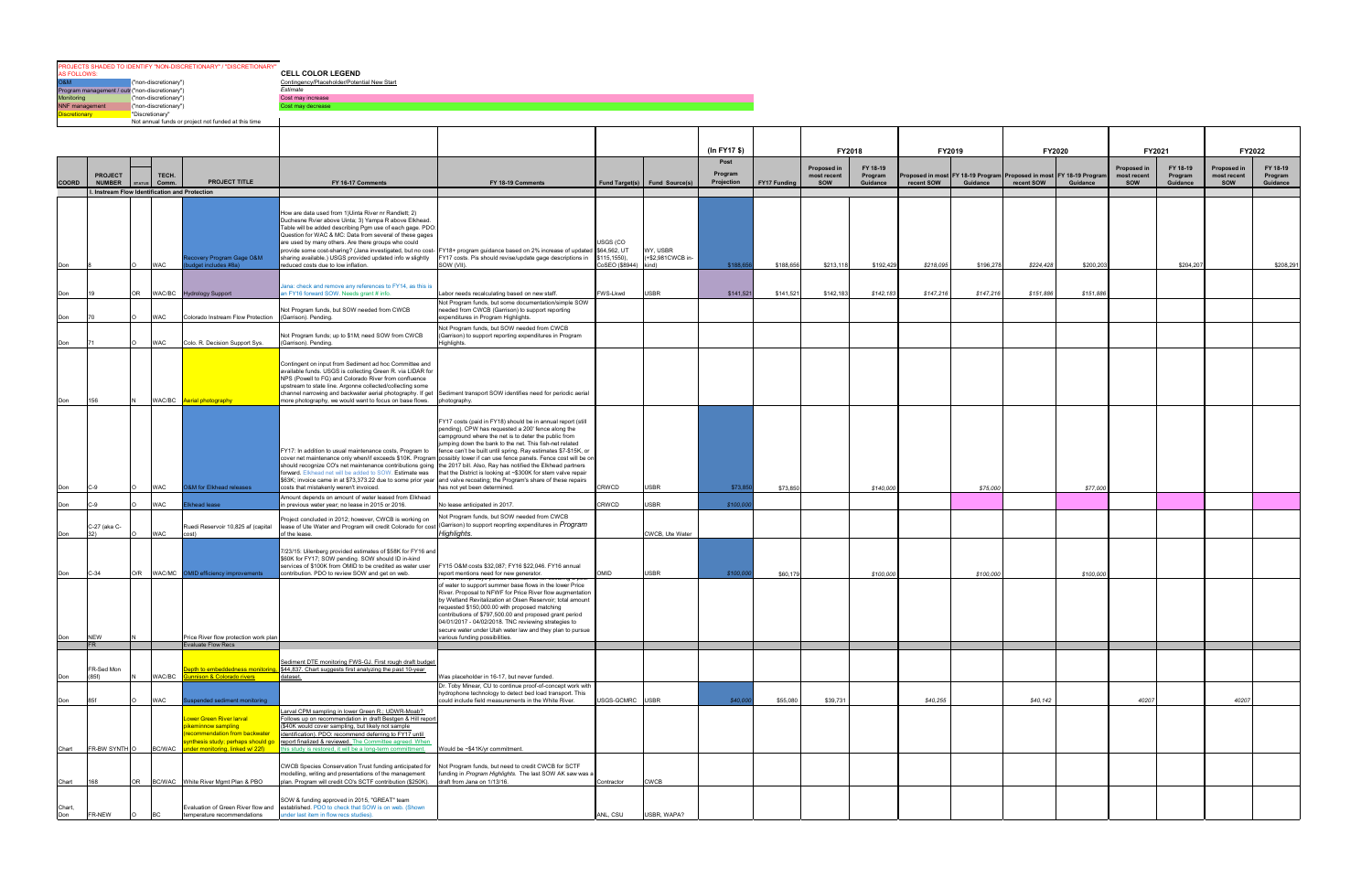|         | II. Habitat Restoration       |                                               |                                                                        |                                                                                                                                                                                                                                                                                                                                 |                                                                                                                                                                                                                                                                                                                                                                                                                                                                                                                                                                                                                                                                                                                       |                                             |             |           |           |           |           |           |            |           |           |          |          |
|---------|-------------------------------|-----------------------------------------------|------------------------------------------------------------------------|---------------------------------------------------------------------------------------------------------------------------------------------------------------------------------------------------------------------------------------------------------------------------------------------------------------------------------|-----------------------------------------------------------------------------------------------------------------------------------------------------------------------------------------------------------------------------------------------------------------------------------------------------------------------------------------------------------------------------------------------------------------------------------------------------------------------------------------------------------------------------------------------------------------------------------------------------------------------------------------------------------------------------------------------------------------------|---------------------------------------------|-------------|-----------|-----------|-----------|-----------|-----------|------------|-----------|-----------|----------|----------|
|         |                               |                                               | edlands Selective Fish Passage                                         |                                                                                                                                                                                                                                                                                                                                 |                                                                                                                                                                                                                                                                                                                                                                                                                                                                                                                                                                                                                                                                                                                       |                                             |             |           |           |           |           |           |            |           |           |          |          |
|         | -4bRed&GVP                    |                                               | per. (FWS)                                                             |                                                                                                                                                                                                                                                                                                                                 | Y16 report recommends: 1) removing heavily vegetated                                                                                                                                                                                                                                                                                                                                                                                                                                                                                                                                                                                                                                                                  | WS-GJ                                       | <b>USBR</b> | \$82,25   | \$82,252  | \$84,661  | \$84,661  | \$87,119  | \$87,119   | \$89,660  | \$89,660  |          |          |
|         | -4bRed&GVP                    |                                               | <b>GVP Selective Fish Passage Oper.</b>                                |                                                                                                                                                                                                                                                                                                                                 | portion of the left river bank to alleviate recurring heavy<br>sedimentation at the upper end of the fish passage,<br>including blockage of the fish return tube; and 2) again<br>sluicing the fish passage during spring high flows to remove<br>sediment from in front of the fish passage.                                                                                                                                                                                                                                                                                                                                                                                                                         | WS-GJ                                       | <b>ISBR</b> | \$65,047  |           |           |           |           |            |           |           |          |          |
|         | 4bGVPScreenE                  |                                               | WS).<br>val fish condition below GVIC                                  |                                                                                                                                                                                                                                                                                                                                 |                                                                                                                                                                                                                                                                                                                                                                                                                                                                                                                                                                                                                                                                                                                       |                                             |             |           | \$65,047  | \$66,988  | \$66,988  | \$68,968  | \$68,968   | \$71,012  | \$71,01   |          |          |
|         |                               |                                               | een return                                                             |                                                                                                                                                                                                                                                                                                                                 | FY1`6 work plan was for \$7,723; only FY16 billing AK saw                                                                                                                                                                                                                                                                                                                                                                                                                                                                                                                                                                                                                                                             |                                             |             |           |           |           |           |           |            |           |           |          |          |
| Don     | C-5                           | MC/BC                                         | rice-Stubb Fish Passage                                                | PDO will put SOW on web.                                                                                                                                                                                                                                                                                                        | was \$2,833 for cleaning fish ladder (similar to FY15 and<br>FY14). SOW says \$6K/year in FY 16 & 17. Their work plan<br>says \$7,325.                                                                                                                                                                                                                                                                                                                                                                                                                                                                                                                                                                                | ID                                          | <b>USBR</b> | \$7,32    | \$7,32    |           | \$7,325   |           | \$7,325    |           | \$7,325   |          |          |
| Don     | $C-23$                        |                                               | Grand Valley Project fish screen &<br>ssage O&M                        | leed SOW (Jana checking with Mark Harris at GVWUA).                                                                                                                                                                                                                                                                             | PDO doesn't receive copies of GVWUA bills from USBR.<br>FY16-17 (draft?) SOW on I:\drive, but not on web shows<br>budget of \$40,000 for FY16 and \$41,200 for FY17. Ann rpt<br>says \$79,788 provided in FY16 and \$78,896 expended (all<br>work completed).                                                                                                                                                                                                                                                                                                                                                                                                                                                         | <b>GVWUA</b>                                | <b>USBR</b> | \$80,00   | \$80,000  |           | \$81,600  |           | \$83,232   |           | \$84,897  |          |          |
| KMc     | $C-28$                        | MC/BC                                         | usher Wash diversion electrical<br>M&O                                 | Anticipated O&M for Tusher weir wall and facility electrical<br>components (latter in return for access lease and<br>monitoring). Need cost est. after design completed in FY15. with East Side Canal water users). Partial-year costs<br>Placeholder; may not be needed in FY16 based on<br>anticipated construction schedule. | O&M costs anticipated for pending weir wall (via contract<br>with Green River Canal Co.) and on the recently-completed<br>sh passage and fish screens on the east side (via contract<br>anticipated in FY18 and full-year costs in FY-19 and beyond;<br>costs not yet known.                                                                                                                                                                                                                                                                                                                                                                                                                                          | TBD                                         | USBR        |           |           |           |           |           |            |           |           |          |          |
| KMc     | C-28a                         |                                               | Green River Canal entrainment<br>monitoring                            | 2/13/15: 2015 cost up from \$6,655 to upgrade equipment;<br>2016 costs up from \$2,751 and FY18&19 costs added to<br>operate system after fish exclusion built. Maintain through<br>Y-19.                                                                                                                                       |                                                                                                                                                                                                                                                                                                                                                                                                                                                                                                                                                                                                                                                                                                                       | lacKinnon: USU USBR                         |             |           | \$6,20    |           | \$6,39    |           | \$6,526    |           |           |          |          |
| Don     | $C-29$                        | MC/BC                                         | GVIC fish screen & passage O&M SOW not posted to web yet.              |                                                                                                                                                                                                                                                                                                                                 | \$77,423 budget in FY17 work plan submitted by Charlie to<br>Jana 6/29/16 includes funds to replace push trolleys on all 3<br>brush arms, re-galvanize sub-water surface infrastructure of<br>screen & baffle system slots, and re-grade for drainage.<br>GVIC also would like to discuss w USBR the potential for<br>replacing wedgewire screen panels with vertical traveling or<br>mechanically-screened panels (capital cost?). FY16 costs<br>\$46,971 per annual report and USBR billing.                                                                                                                                                                                                                        | <b>GVIC</b>                                 | <b>USBR</b> | \$77,42   | \$77,423  |           | \$78,972  |           | \$80,551   |           |           |          |          |
| Don     | C-29a                         | <b>BC</b>                                     | rand Valley Canal salvage                                              | cludes Green River, but needs to describe Green River                                                                                                                                                                                                                                                                           |                                                                                                                                                                                                                                                                                                                                                                                                                                                                                                                                                                                                                                                                                                                       | WS-GJ                                       | <b>USBR</b> | \$34,55   | \$34,558  | \$35,533  | \$35,533  | \$36,528  | \$36,528   | \$37,507  | \$37,507  |          |          |
| KMc     | C-29a add                     | BC                                            | reen River Canal salvage                                               | PDO: Green R canal salvage shouldn't be necessary after Canal work in one standalone SOW?<br>2018 (pending fish exclusion completion).                                                                                                                                                                                          | nnual report recommends considering pilot investigatio<br>into emigration, immigration and intra-canal movement of<br>tagged fishes. Pair of submersible PIT antennas near the<br>downstream outlet of the canal and operated throughout<br>irrigation season might elucidate fate of fishes detected by<br>the GRCC PIA and would require minimal effort to maintain.<br>Also recommends investigating potential for sluice return<br>improvement and private canal improvement as part of<br>larger fish exclusion solution. FWS work in this SOW and<br>UDWR work in SOW #138; should we put the Green River                                                                                                       | <b>FWS-VNL</b><br>UDWR work in<br>SOW #138) | <b>USBR</b> |           | \$10,557  | \$11,045  | \$11,045  | \$11,269  | <b>\$0</b> | \$11,496  |           |          |          |
| Don     | 16/C-33                       | MC/BC                                         | dlands screen, passage & gage<br>M&0                                   | SOW pending                                                                                                                                                                                                                                                                                                                     | No current SOW. FY16 cost \$51,504 per annual report and<br>USBR billing. PDO copies of USBR billing indicate previous<br>year costs of FY15 \$33,817; FY14 \$17,195; FY13 \$30,608;<br>Y12 \$78,833; FY11 \$83,061.                                                                                                                                                                                                                                                                                                                                                                                                                                                                                                  | RWPC                                        | <b>USBR</b> | \$70,000  | \$70.0    |           | \$53,000  |           | \$54,060   |           |           |          |          |
|         | $C-6$                         |                                               | loodplain Restoration Program                                          |                                                                                                                                                                                                                                                                                                                                 | Annual report mentions need for "full funding", however,                                                                                                                                                                                                                                                                                                                                                                                                                                                                                                                                                                                                                                                              |                                             |             |           |           |           |           |           |            |           |           |          |          |
| Kantola | <b>EASEMENT</b><br>$\sqrt{ }$ | <b>BC</b>                                     | Easement & weeds mgmt.                                                 |                                                                                                                                                                                                                                                                                                                                 | funds carried over from FY15 and FY16. Funding needs for<br>ONWR easement management should be part of larger<br>floodplain management discussion.                                                                                                                                                                                                                                                                                                                                                                                                                                                                                                                                                                    | <b>FWS-ONWR</b>                             | <b>USBR</b> | \$50,000  | \$50,000  |           | \$50,000  |           | \$50,000   |           | \$50,000  | \$50,000 | \$50,000 |
| Chart   | OLDCHARLEY                    | <b>BC</b>                                     | Old Charley                                                            | Ute Tribe not currently allowing access to Old Charley.                                                                                                                                                                                                                                                                         | ONWR discussing potential for renewing Old Charley<br>management with Ute Tribe                                                                                                                                                                                                                                                                                                                                                                                                                                                                                                                                                                                                                                       |                                             |             |           |           |           |           |           |            |           |           |          |          |
| Chart   | FR-164                        | <b>BC</b>                                     | Middle Green R Floodplain<br>mpling                                    | Reduced cost; no longer includes pumping to maintain<br>water quality at Old Charley/other sites; does include<br>operational expenses to run fish exclusion at Johnson<br>Bottom.                                                                                                                                              | FWS-VNL may need to increase costs to closely monitor<br>and manage Johnson and Shephard Bottom sites.                                                                                                                                                                                                                                                                                                                                                                                                                                                                                                                                                                                                                | <b>FWS-VNL</b>                              | <b>USBR</b> | \$36,59   | \$36,597  | \$39,117  | \$39,11   | \$39,977  | \$39,977   | \$40,782  | \$40,782  |          |          |
| Chart   | FR-165                        | II. Reduce Nonnative Fish & Sportfish Impacts | Jse of Stewart Lake floodplain by<br>arval and adult endangered fishes | Clarify in study methods/approach that as of 2014, stocking<br>azorbacks on top of natural recruitment is no longer                                                                                                                                                                                                             | UDWR may need to increase costs based on extra time<br>eeded to fill and drain.                                                                                                                                                                                                                                                                                                                                                                                                                                                                                                                                                                                                                                       | JDWR-VNL                                    | <b>USBR</b> | \$46,9    | \$46,98   | \$47,925  | \$47,925  | \$48,883  | \$48,883   | \$49,861  | \$49,86   |          |          |
| KMc     | 98a                           | OR<br>BC                                      | Middle Yampa smb & pike<br>management                                  | SOW pending; expected to match Program Guidance.<br>Some effort may shift from EF removal passes to backwater and has jet boats, but would need additional staff and<br>etting.                                                                                                                                                 | move northern pike in backwaters. CPW considering<br>removing Task 4 (in channel e-fishing prior to runoff) to<br>focus on expanding northern pike netting and other agency<br>priorities, such as harvest tournaments. Task 4<br>responsibilites could be redistributed to CSU (under project<br>125 and 128) if they are willing, beginning in 2018. CSU will<br>etermine if they can do all the Yampa River CPM and<br>nonnative removal work so that CPW can focus on<br>expanding backwater netting. CPW would need additional<br>unding under Task 3, but none under Task 4 and perhaps<br>ess in Task 2 (equip/maint.). LFL is familiar with the area<br>nding to cover their additional 125 and 128 sampling. | <b>CPW</b>                                  | USBR/CPW    | \$224,474 | \$224,474 | \$228,963 | \$228,963 | \$233,543 | \$228,963  | \$238,214 | \$228,963 |          |          |
|         |                               |                                               |                                                                        | Salary savings from GS7/9/11 position. Added pike<br>backwater netting effort (~15K 2 GS-5 techs + travel for one<br>month). Vernal CRFP may need offer CPW some<br>assistance in the 98a reach (shifting a pass from 98b or                                                                                                    |                                                                                                                                                                                                                                                                                                                                                                                                                                                                                                                                                                                                                                                                                                                       |                                             | <b>USBR</b> | \$91,567  |           |           |           |           |            |           |           |          |          |
| KMc     |                               |                                               | Upper Yampa pike management                                            | 10).                                                                                                                                                                                                                                                                                                                            |                                                                                                                                                                                                                                                                                                                                                                                                                                                                                                                                                                                                                                                                                                                       | <b>WS-VNL</b>                               |             |           | \$91,56   | \$96,707  | \$96,70   | \$98,785  | \$98,785   | \$100,592 | \$100,592 |          |          |
| KMc     | 110                           |                                               | Lower Yampa bass and catfish<br>management                             | Should the mention of Smith-Root GPPs on page 3 be<br>hanged?                                                                                                                                                                                                                                                                   |                                                                                                                                                                                                                                                                                                                                                                                                                                                                                                                                                                                                                                                                                                                       | FWS-VNL                                     | <b>USBR</b> | \$100,360 | \$100,360 | \$102,581 | \$102,581 | \$109,010 | \$109,010  | \$111,374 | \$111,374 |          |          |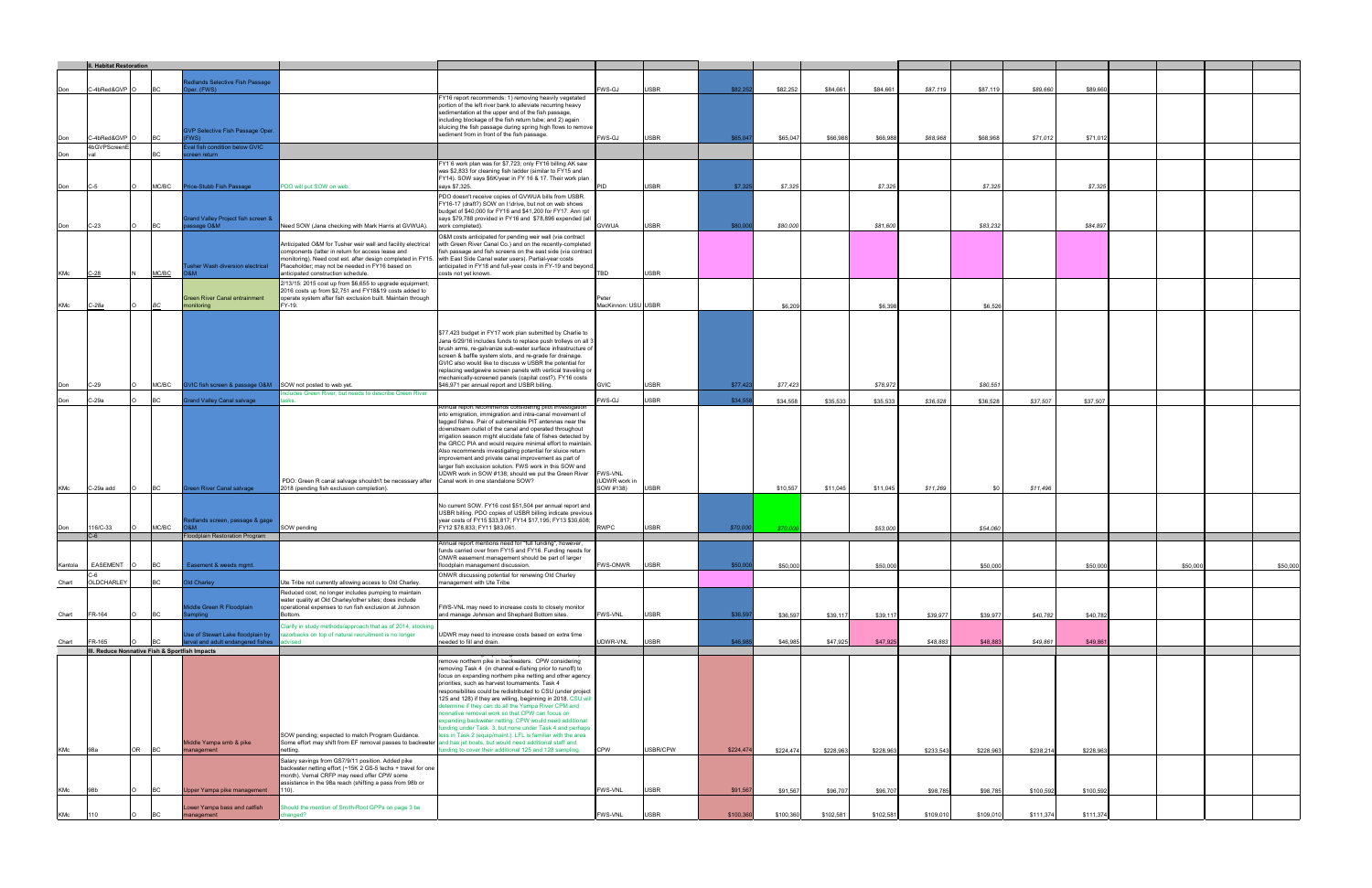| KMc        | 123a                                            | OR        |           | Green River bass management                                                 | Budget reflects passes that accompany CPM pop ests. "PD removal. In years with no 128, two passes will take place in<br>Recommends" amount FY16 and forward reflect 2/20/15<br>revised SOW to add 24 days of electrofishing for walleye on In dry years, more effort may be placed in Deso if needed.<br>the lower Green and lower Colorado rivers. FY19-20 costs<br>increase for walleye passes not conducted under<br>oikeminnow monitoring #128 (off years).                                                                                        | JDWR Moab will perform one bass removal pass in<br>Desolation Canyon in years with Project 128 and<br>average/above hydrology, and will perform more Echo/Split<br>Deso - one primarily for walleye and one primarily for bass.<br>Idon has asked if the Program would prefer to have one<br>cope of work dedicated to walleye (rather than scattered<br>cross 123a, 123b, and 126). | FWS-VNL.<br>UDWR-Moab          | <b>USBR</b>                | \$223,200             | \$223,20              | \$227,964            | \$227,964            | \$259,284             | \$259,284             | \$264,587             | \$264,587            |  |  |
|------------|-------------------------------------------------|-----------|-----------|-----------------------------------------------------------------------------|--------------------------------------------------------------------------------------------------------------------------------------------------------------------------------------------------------------------------------------------------------------------------------------------------------------------------------------------------------------------------------------------------------------------------------------------------------------------------------------------------------------------------------------------------------|--------------------------------------------------------------------------------------------------------------------------------------------------------------------------------------------------------------------------------------------------------------------------------------------------------------------------------------------------------------------------------------|--------------------------------|----------------------------|-----------------------|-----------------------|----------------------|----------------------|-----------------------|-----------------------|-----------------------|----------------------|--|--|
| KMc        | 123b                                            |           | ВC        | Green River bass management                                                 | OW modified for FY17 to include Starvation fish screen (                                                                                                                                                                                                                                                                                                                                                                                                                                                                                               |                                                                                                                                                                                                                                                                                                                                                                                      | JDWR-VNL                       | <b>USBR</b>                | \$252,831             | \$252,831             | \$257,887            | \$257,887            | \$263,045             | \$263,045             | \$268,306             | \$268,306            |  |  |
| KMc        | 125                                             | OR        | <b>BC</b> | Middle Yampa River smallmouth<br>bass and pike management.                  | Additional costs are for work in 98c reach. Page 16 shows<br>ncorrect totals for FWS-Vernal. 6/22/15: SOW left out labor<br>for one task; now added for FY16 & 17 (\$3819 and \$3894).<br>PDO check final budgets. (Done; spreadsheet updated;<br>SOW finalized.)                                                                                                                                                                                                                                                                                      | asses that explicitly support project 128 need to be<br>emoved and placed in the 128 SOW for priority and funding<br>larity (including any 98a passes gained for the same<br>urpose).<br>Work in Steamboat to Hayden retained.                                                                                                                                                       | CSU, FWS-GJ,<br><b>FWS-VNL</b> | <b>USBR</b>                | \$415,280             | \$415,28              | \$425,001            | \$425,00             | \$428,572             | \$428,572             | \$438,301             | \$438,30             |  |  |
|            |                                                 |           |           | Colorado River smallmouth bass                                              | dditional costs for 3 walleye passes and nnf removal from<br>streamside ponds (previously shown in a separate line item                                                                                                                                                                                                                                                                                                                                                                                                                                |                                                                                                                                                                                                                                                                                                                                                                                      |                                |                            |                       |                       |                      |                      |                       |                       |                       |                      |  |  |
| KMc        | 126a                                            |           |           | emoval                                                                      | Program Guidance).<br>SOW pending; expected to match Program Guidance. NNF<br>workshop may discuss additional pond management (i.e.<br>Merwin traps). SOW subm Sep '15 proposed \$72,643 FY16;<br>\$21.7K over the \$50,936 approved amount (for dedicated<br>Merwin trap for LaFarge and time sampling the other<br>notched pits).FY 17 and 18 costs are \$3K for this SOW are Should BC consider reducing frequency of Rifle to<br>lower than originally projected, so the overall cost increase                                                     | In Colorado River, focus should be on pond management.<br>Beavertail passes based on low catch rates? Funding could                                                                                                                                                                                                                                                                  | WS-GJ<br>CPW                   | <b>USBR</b><br><b>USBR</b> | \$241,767             | \$241,76              | \$248,537            | \$248,537            | \$255,460             | \$255,460             | \$262,605             | \$262,605            |  |  |
| KMc<br>KMc | 126b<br>140                                     | <b>OR</b> | ВC        | <b>CPW</b> assistance<br>Yampa fish response to nna mgmt                    | or this SOW is just a little over \$15K.<br>Synthesis report has been discussed, but FR-115 is the first<br>priority; Bestgen provided FY17 cost (see next row). FY 17<br>base cost \$94,825 + synthesis report \$55,270 = \$150,095.<br>Synth. rpt. will summarize ann. fish community assessments<br>related to flow & temp effects on native & NNF abundance.<br>This extended analysis will incorporate more smb trend data<br>and ideas about further ways to disadvantage bass, perhaps<br>including some modeling from the pop. dynamics model. | e saved or moved to more work in the White River.                                                                                                                                                                                                                                                                                                                                    | CSU                            | <b>USBR</b>                | \$48,473<br>\$150,095 | \$48,473<br>\$150,095 | \$49,847<br>\$97,293 | \$49,847<br>\$97,293 | \$50,846<br>\$102,182 | \$50,846<br>\$102,182 | \$51,871<br>\$104,870 | \$51,871<br>\$104,87 |  |  |
| <b>KMc</b> | 154                                             |           | ВC        | Duchesne R. NNA fish mgmt.                                                  |                                                                                                                                                                                                                                                                                                                                                                                                                                                                                                                                                        | Is Program interested inreviving this project and funding<br>(probably ~\$40K from Program)? Mark Fuller checking on<br>ibal interest. FWS might also seek Tribal grant funding. Ute Tribe                                                                                                                                                                                           |                                |                            |                       |                       |                      |                      |                       |                       |                       |                      |  |  |
| KMc        | 158                                             | OR        |           | <u>ssessment of larval CPM_</u><br><u>resence/survival in middle Green</u>  | Depends on outcome of report review; draft due February<br>2016. Would be helpful in evaluating BW-Synth baseflow<br>recommendations. PD recommends beginning in FY17<br>(FY17-20 costs shown in PD recommends column are FY16-report as of yet). Check with PI's - could this study transition<br>19 proposed costs +2%).                                                                                                                                                                                                                             | Funding pending completion & review of final report (no<br>oward an evaluation of elevated base flows?                                                                                                                                                                                                                                                                               | <i><b>IDWR-VNL</b></i>         | <b>USBR</b>                |                       |                       | \$120,626            | \$121,542            | \$122,968             | \$123,039             | \$125,356             | \$125,427            |  |  |
| KMc        | 167                                             |           |           | White R. SMB removal<br>Reservoir sources of nna fish                       | Increased to 2 passes by UDWR in 2014 and out years.<br>Task 1 effort also increased. CPW SOW pending.<br>PDO investigating USGS-Denver ability to analyze otoliths                                                                                                                                                                                                                                                                                                                                                                                    | CPW work is under project #126b<br>JSGS doing this work under small contract with PDO (funds                                                                                                                                                                                                                                                                                         | FWS-Vernal,<br>UDWR-Vernal     | <b>USBR</b>                | \$72,641              | \$72,641              | \$66,456             | \$76,143             | \$67,914              | \$77,794              | \$68,405              | \$78,483             |  |  |
| KMc<br>KMc | $C-18-19$<br>$C-20$                             |           | BC        | (otolith microchemistry)<br>Highline Net O&M                                | (and potential outside funding).<br>OW pending from CPW.                                                                                                                                                                                                                                                                                                                                                                                                                                                                                               | (43 ו<br>No program funds unless threshold exceeded.                                                                                                                                                                                                                                                                                                                                 | CPW                            |                            |                       |                       |                      |                      |                       |                       |                       |                      |  |  |
| KMc        | FR-115<br>IV. Propagation & Genetics Management |           |           | <b>Effects of Flaming Gorge releases</b><br>on Lodore/Whirlpool Canyon fish | Bestgen provided additional cost for synthesis report. FY-16<br>funding covered add'l obj #7 and #8, for synthesis report<br>and study to monitor FG flow manipulation to control NNF.                                                                                                                                                                                                                                                                                                                                                                 |                                                                                                                                                                                                                                                                                                                                                                                      | CSU                            | <b>USBR</b>                | \$95,967              | \$95,96               | \$99,086             | \$99,08              | \$101,466             | \$101,466             | \$103,906             | \$103,906            |  |  |
|            |                                                 |           |           | <b>O&amp;M Propagation Facilities</b>                                       |                                                                                                                                                                                                                                                                                                                                                                                                                                                                                                                                                        |                                                                                                                                                                                                                                                                                                                                                                                      | WS-Ouray NFH                   |                            |                       |                       |                      |                      |                       |                       |                       |                      |  |  |
| Czapla     | 29a                                             |           | <b>BC</b> | <b>Grand Valley</b>                                                         |                                                                                                                                                                                                                                                                                                                                                                                                                                                                                                                                                        |                                                                                                                                                                                                                                                                                                                                                                                      | 24 Road Unit,<br><b>SBR</b>    | <b>USBR</b>                | \$560,81              | \$560,81              | \$576,359            | \$576,35             | \$587,622             | \$587,622             | \$603,958             | \$603,95             |  |  |
| Czapla     | 29b                                             |           |           | Ouray                                                                       | Fisheries provides (may be higher than \$525K). SOW<br>pending. "FY 16 PD Recommends amount now FAC                                                                                                                                                                                                                                                                                                                                                                                                                                                    | FWS fully funds.                                                                                                                                                                                                                                                                                                                                                                     | WS-Ouray NFH<br>andlett Unit   | FWS-FAC                    | \$640,16              | \$640,162             |                      | \$652,965            |                       | \$666,025             |                       | \$679,34             |  |  |
| Czapla     |                                                 |           |           | Ouray well-field development/rep                                            | Wahweap's budget may need to increase by \$10,000                                                                                                                                                                                                                                                                                                                                                                                                                                                                                                      |                                                                                                                                                                                                                                                                                                                                                                                      | <b>SBR</b>                     | <b>USBR</b>                | \$6,420               | \$6,420               |                      | \$6,549              |                       | \$6,680               |                       | \$6,81               |  |  |
| Czapla     |                                                 |           | BC.       | Vahweap                                                                     | (actually less, since others should cost-share), if its decided<br>that they will maintain the secondary bonytail broodstock<br>(start year uncertain as of yet). Need to break out FY17-<br>Y20 budgets (done).                                                                                                                                                                                                                                                                                                                                       |                                                                                                                                                                                                                                                                                                                                                                                      | <b>SBR</b>                     | UDWR-Wahweap               | \$233,42              | \$233,426             | \$238,094            | \$238,094            | \$242,856             | \$242,856             | \$247,713             | \$247,71             |  |  |
| Czapla     | 29d                                             |           |           | Mumma native species hatchery                                               |                                                                                                                                                                                                                                                                                                                                                                                                                                                                                                                                                        |                                                                                                                                                                                                                                                                                                                                                                                      | <b>CPW</b>                     | CPW                        | \$85,20               | \$85,20               | \$86,913             | \$86,913             |                       | \$88,65               |                       | \$90,424             |  |  |
| Czapla NEW |                                                 |           |           | estigate potential for<br>nslocating humpback chub to<br>ampa Canyon.       |                                                                                                                                                                                                                                                                                                                                                                                                                                                                                                                                                        | White paper regarding translocation of humpback chub to<br>Yampa Canyon: Shane Capron, Melissa Trammell, Dave<br>Speas, and Tom Czapla, with participation from Harry<br>Crockett and Paul Badame, will lead development on a<br>white paper to evaluating potential success for translocating<br>or stocking humpback chub into Yampa Canyon; \$0 budget<br>out SOW requested.      |                                |                            |                       |                       |                      |                      |                       |                       |                       |                      |  |  |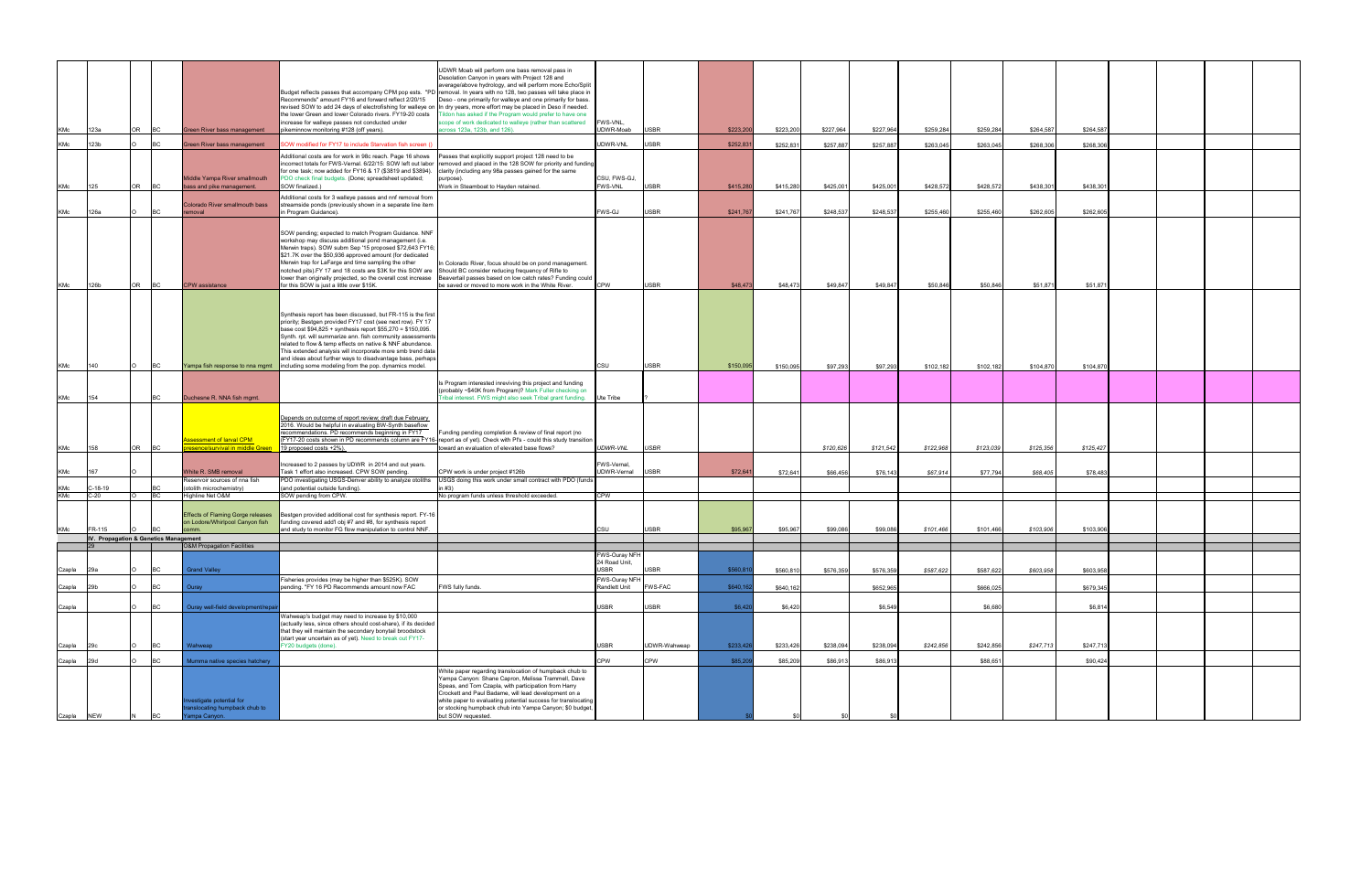|                  |                                           |           |                                                                 | Unlikely to be able to pre-purchase 2016 equip & tags with                                                                                                       |                                                                                                                                                                                                 |                        |                            |                    |           |           |           |                      |                      |               |           |          |          |
|------------------|-------------------------------------------|-----------|-----------------------------------------------------------------|------------------------------------------------------------------------------------------------------------------------------------------------------------------|-------------------------------------------------------------------------------------------------------------------------------------------------------------------------------------------------|------------------------|----------------------------|--------------------|-----------|-----------|-----------|----------------------|----------------------|---------------|-----------|----------|----------|
|                  |                                           |           |                                                                 | 2015 funds because have already hit funding ceiling. Dale<br>recommends including some of the new "stick" readers with                                           |                                                                                                                                                                                                 |                        |                            |                    |           |           |           |                      |                      |               |           |          |          |
|                  |                                           |           |                                                                 | each order. No SOW submitted. PIT tag inventory is                                                                                                               |                                                                                                                                                                                                 |                        |                            |                    |           |           |           |                      |                      |               |           |          |          |
|                  |                                           |           |                                                                 | adequate for FY16, but additional stick readers and tagging Any FY 17 costs? Are FY 18 and forward estimates<br>juns needed. Pls who would like project-specific | accurate? Dave Speas and Dale Ryden working on FY 17                                                                                                                                            |                        |                            |                    |           |           |           |                      |                      |               |           |          |          |
|                  |                                           |           |                                                                 | ubmersible PIT antennas will revise their SOWs, but funds costs and outyear projections (FY18 and 19 likely to be                                                |                                                                                                                                                                                                 |                        |                            |                    |           |           |           |                      |                      |               |           |          |          |
|                  |                                           |           |                                                                 | project SOWs. If funds remain, PIT tags for FY17 may be                                                                                                          | will come from this project rather than being included in the much lower than originally projected, thus FY18 and FY19<br>osts reduced to \$100K). New stick readers could be                   |                        |                            |                    |           |           |           |                      |                      |               |           |          |          |
|                  |                                           |           |                                                                 | urchased. 8/2/16: \$176,868 had been budgeted, but                                                                                                               | rovided to hatcheries and hatchery "cheese-block" readers                                                                                                                                       |                        |                            |                    |           |           |           |                      |                      |               |           |          |          |
|                  |                                           |           |                                                                 | rogram had available funds, so Speas placed order for<br>5,000 PIT tags plus equipment (readers, tagging guns etc)                                               | build be deployed to the field. (USBR expects new PIT tag<br>intract to be awarded by mid-summer.) Some additional                                                                              |                        |                            |                    |           |           |           |                      |                      |               |           |          |          |
| Czapla           | <b>TAGS</b>                               |           | PIT tags & related equipment                                    | t total cost of \$234,275.                                                                                                                                       | note readers anticipated.                                                                                                                                                                       | <b>SBR</b>             | <b>USBR</b>                | \$100,00           |           |           | \$100,000 |                      | \$102,000            |               | \$104,040 |          |          |
|                  | V. Research, Monitoring & Data Management |           |                                                                 |                                                                                                                                                                  |                                                                                                                                                                                                 |                        |                            |                    |           |           |           |                      |                      |               |           |          |          |
| Czapla           |                                           |           | Larval Fish Lab Identification                                  |                                                                                                                                                                  |                                                                                                                                                                                                 | CSU.                   | <b>USBR</b>                | \$240,901          | \$240,90  | \$247,97  | \$247,97  | \$255,252            | \$255,252            | \$262,752     | \$262,75  |          |          |
|                  |                                           |           |                                                                 | See also PIT tags, above and FWS Program Management,                                                                                                             |                                                                                                                                                                                                 |                        |                            |                    |           |           |           |                      |                      |               |           |          |          |
|                  |                                           |           |                                                                 | below. PD recommends fully funding in FY16, then to 0 in<br>FY 17 and beyond (shifting these responsibilities to a                                               |                                                                                                                                                                                                 |                        |                            |                    |           |           |           |                      |                      |               |           |          |          |
|                  |                                           |           |                                                                 | database coordinator under the PDO).USBR should note no Funding ended in FY17 when database responsibilites                                                      |                                                                                                                                                                                                 |                        |                            |                    |           |           |           |                      |                      |               |           |          |          |
| Julie            |                                           | <b>BC</b> | Database Management                                             | nding beyond FY16.                                                                                                                                               | transferred to PDO>                                                                                                                                                                             |                        |                            |                    |           |           |           |                      |                      |               |           |          |          |
|                  |                                           |           |                                                                 |                                                                                                                                                                  | CNHP to continue to house, operate, and maintain<br>STReaMS server, perform behind-the-scenes updates,                                                                                          |                        |                            |                    |           |           |           |                      |                      |               |           |          |          |
|                  |                                           |           |                                                                 |                                                                                                                                                                  | repairs, etc. FY18 & 19 higher to allow CNHP to add more                                                                                                                                        |                        |                            |                    |           |           |           |                      |                      |               |           |          |          |
|                  |                                           |           |                                                                 |                                                                                                                                                                  | functionality (e.g., NNF data), if warranted. This amount will<br>decrease as the need for more functionality goes away and                                                                     |                        |                            |                    |           |           |           |                      |                      |               |           |          |          |
|                  |                                           |           |                                                                 |                                                                                                                                                                  | its simply server maintenance and replacement. so maybe                                                                                                                                         |                        |                            |                    |           |           |           |                      |                      |               |           |          |          |
| Julie            | 170                                       | BC.       | <b>CNHP STReaMS database</b><br>development/maintenance         | Speas to confirm amounts and potential outyear<br>maintenance costs.                                                                                             | \$55K in FY 19, \$35 in FY20, etc. Will need SOW from<br>CNHP.                                                                                                                                  | CNHP                   | <b>USBR</b>                | \$55,000           |           |           | \$55,000  |                      | \$55,000             |               | \$35,000  | \$20,000 | \$20,000 |
|                  |                                           |           | Yampa & middle Green CPM & RBS                                  |                                                                                                                                                                  |                                                                                                                                                                                                 |                        |                            |                    |           |           |           |                      |                      |               |           |          |          |
| Czapla           |                                           | BC.       | larval survey                                                   |                                                                                                                                                                  |                                                                                                                                                                                                 | SU, FWS-VNL            | <b>USBR</b>                | \$174,657          | \$174,657 | \$181,38  | \$181,38  | \$186,080            | \$186,080            | \$190,909     | \$190,909 |          |          |
| Czapla           | 127                                       |           | Upper Colo. R. CPM est.                                         |                                                                                                                                                                  |                                                                                                                                                                                                 | WS-GJ                  | <b>USBR</b>                | \$160,372          |           | \$259,689 | \$259,689 | \$267,182            | \$267,182            | \$274,988     | \$274,98  |          |          |
|                  |                                           |           |                                                                 |                                                                                                                                                                  |                                                                                                                                                                                                 |                        |                            |                    |           |           |           |                      |                      |               |           |          |          |
|                  |                                           |           |                                                                 |                                                                                                                                                                  |                                                                                                                                                                                                 |                        |                            |                    |           |           |           |                      |                      |               |           |          |          |
|                  |                                           |           |                                                                 | \$98,005 included for RBS pop. ests. for the 3 Green<br>segments & White (few Yampa recaptures likely won't be                                                   | Additional sampling recommended in the 8 miles below<br>Tusher Diversion (important portion of the Green River that                                                                             |                        |                            |                    |           |           |           |                      |                      |               |           |          |          |
|                  |                                           |           |                                                                 | useful) plus survival rate analysis for middle Green, Deso-<br>Grey, and lower Green. If funding sufficient, will look into                                      | was previously inaccessible can now be accessed with boat<br>passage) to provide data for Project 128 and to improve                                                                            |                        |                            |                    |           |           |           |                      |                      |               |           |          |          |
|                  |                                           |           |                                                                 | using some PIT antenna data (including White & Tusher,                                                                                                           | ancillary walleye removal. Both upstream and downstream                                                                                                                                         |                        |                            |                    |           |           |           |                      |                      |               |           |          |          |
|                  |                                           |           |                                                                 | which may help w/ Deso-Grey survival question). The RBS sampling sections are quite long; therefore, UDWR Moab                                                   | pop est work could be deferred to 2017. Note: UDWR labor and the Service (Vernal and Grand Junction) will coordinate                                                                            |                        |                            |                    |           |           |           |                      |                      |               |           |          |          |
|                  |                                           |           |                                                                 | doesn't include costs associated with working up all the                                                                                                         | to accomplish this in 2017. Reaches may be revised in                                                                                                                                           |                        |                            |                    |           |           |           |                      |                      |               |           |          |          |
|                  |                                           |           |                                                                 | day). Need PIs to put a little more information in annual                                                                                                        | captured razorbacks (30-40/boat/day, adding hours to each FY18/19 (e.g., adding an additional day to a pass or revising<br>reach responsibilities). Some issues with sampling passes CSU. UDWR- |                        |                            |                    |           |           |           |                      |                      |               |           |          |          |
|                  |                                           |           | Green R. CPM est. (+ Green R                                    | reports to better support population status info in briefing                                                                                                     | (timing, location, crews, etc) need to be rectified and some                                                                                                                                    | VNL, FWS-VNL           |                            |                    |           |           |           |                      |                      |               |           |          |          |
| Czapla           | OR<br>128                                 | <b>BC</b> | razorback data analysis)                                        | book and sufficient progress assessment.                                                                                                                         | tasks moved from SOW #125 and 98a to 128.                                                                                                                                                       | JDWR-Moab              | <b>USBR</b>                | \$266,112          | \$421,075 | \$429,645 | \$429,645 | \$58,767             | \$58,767             |               |           |          |          |
|                  |                                           |           |                                                                 |                                                                                                                                                                  |                                                                                                                                                                                                 |                        |                            |                    |           |           |           |                      |                      |               |           |          |          |
|                  |                                           |           |                                                                 |                                                                                                                                                                  |                                                                                                                                                                                                 |                        |                            |                    |           |           |           |                      |                      |               |           |          |          |
| Czapla<br>Czapla | 129<br>130                                | ВC        | HBC pop est in Deso/Grey<br><b>HBC</b> in Cataract              |                                                                                                                                                                  |                                                                                                                                                                                                 | JDWR-Moab<br>DWR-Moab  | <b>USBR</b><br><b>USBR</b> | \$45,91<br>\$18,00 | \$36,01   | \$84,368  | \$84,368  | \$99,300<br>\$37,546 | \$99,300<br>\$37,546 | - SC<br>- \$0 |           |          |          |
|                  |                                           |           |                                                                 |                                                                                                                                                                  |                                                                                                                                                                                                 |                        |                            |                    |           |           |           |                      |                      |               |           |          |          |
|                  |                                           |           |                                                                 |                                                                                                                                                                  |                                                                                                                                                                                                 |                        |                            |                    |           |           |           |                      |                      |               |           |          |          |
| Czapla           | 131                                       | BC        | <b>HBC in Black Rocks</b>                                       | FY15-16 sampling shifted to FY16-17.                                                                                                                             |                                                                                                                                                                                                 | WS-GJ, CSU             | <b>USBR</b>                | \$54,648           | \$73,527  | \$66,408  | \$66,408  |                      |                      | \$78,656      | \$78,656  |          |          |
|                  |                                           |           |                                                                 | Travis believes he can accurately identify fish down to the                                                                                                      |                                                                                                                                                                                                 |                        |                            |                    |           |           |           |                      |                      |               |           |          |          |
|                  |                                           |           |                                                                 | low 100mm's. Is funding needed for LFL id (LFL funding in                                                                                                        |                                                                                                                                                                                                 |                        |                            |                    |           |           |           |                      |                      |               |           |          |          |
|                  |                                           |           | Investigate HBC early life stage                                | SOW is identified for statistical assistance)? Dale will check<br>with Travis and Bestgen to see if any additional funds                                         |                                                                                                                                                                                                 |                        |                            |                    |           |           |           |                      |                      |               |           |          |          |
| Czapla 131 add   | $\circ$                                   | <b>BC</b> | mortality                                                       | eeded for identification/verification of small Gila                                                                                                              |                                                                                                                                                                                                 | <b>FWS-GJ</b>          | <b>USBR</b>                | \$20,870           | \$30.622  | \$19.735  | \$19.735  |                      |                      | \$33.121      | \$33.121  |          |          |
|                  |                                           |           |                                                                 |                                                                                                                                                                  |                                                                                                                                                                                                 |                        |                            |                    |           |           |           |                      |                      |               |           |          |          |
|                  |                                           |           |                                                                 |                                                                                                                                                                  |                                                                                                                                                                                                 |                        |                            |                    |           |           |           |                      |                      |               |           |          |          |
|                  |                                           |           |                                                                 | FY15-16 sampling shifted to FY16-17. This SOW calls for                                                                                                          |                                                                                                                                                                                                 |                        |                            |                    |           |           |           |                      |                      |               |           |          |          |
| Czapla           | 132                                       | BC.       | <b>HBC in Westwater</b>                                         | <b>ibmersible antennas</b>                                                                                                                                       |                                                                                                                                                                                                 | JDWR-Moab              | <b>USBR</b>                | \$46,602           | \$95,939  |           |           |                      |                      | \$90,467      | \$90,467  |          |          |
|                  |                                           |           |                                                                 |                                                                                                                                                                  |                                                                                                                                                                                                 |                        |                            |                    |           |           |           |                      |                      |               |           |          |          |
|                  |                                           |           |                                                                 |                                                                                                                                                                  | Per Matt Breen 3/23/16: 2019 & 2020 costs in budget table<br>lower than most recent SOW reflects (supposed to be                                                                                |                        |                            |                    |           |           |           |                      |                      |               |           |          |          |
|                  |                                           |           |                                                                 |                                                                                                                                                                  | Includes Green River canal salvage (thus ~\$10K increase) \$70,657 & \$72,060, but currently reads \$59,913 & \$61,111)                                                                         |                        |                            |                    |           |           |           |                      |                      |               |           |          |          |
| Czapla           | 138                                       |           | Green & Colo. R. YOY CPM<br>nonitoring                          | (report to be filed with C-29a), but salvage shouldn't be<br>eeded after FY18.                                                                                   | AK: because SOW costs included Green River canal<br>salvage, but salvage shouldn't be needed after FY18.                                                                                        | UDWR-VNL.<br>UDWR-Moab | <b>USBR</b>                | \$67,933           | \$67,933  | \$69,473  | \$69,473  | \$70,657             | \$59,913             | \$72,060      | \$61,111  |          |          |
| Czapla/          |                                           |           |                                                                 |                                                                                                                                                                  |                                                                                                                                                                                                 |                        |                            |                    |           |           |           |                      |                      |               |           |          |          |
| Kantola          |                                           |           | Standardize electrofishing fleet<br>Lower Green larval, juv RBS |                                                                                                                                                                  | Section 7 funds                                                                                                                                                                                 | ontractor              | <b>NFWF</b>                |                    |           |           |           |                      |                      |               |           |          |          |
| Czapla           | 160                                       |           | monitoring pilot study                                          |                                                                                                                                                                  |                                                                                                                                                                                                 | JDWR-Moab              | USBR                       | \$59,423           | \$59,423  | \$60,61   | \$60,61   | \$61,824             | \$61,824             | \$63,060      | \$63,060  |          |          |
| Czapla           | 163                                       | <b>BC</b> | Gunnison R fish community<br>monitoring                         |                                                                                                                                                                  |                                                                                                                                                                                                 | WS-GJ                  | <b>USBR</b>                |                    | \$118,365 | \$92,213  | \$92,213  | \$94.661             | \$94.661             | \$33,452      | \$33,452  |          |          |
|                  |                                           |           |                                                                 |                                                                                                                                                                  |                                                                                                                                                                                                 |                        |                            |                    |           |           |           |                      |                      |               |           |          |          |
|                  |                                           |           |                                                                 | \$16.5K for 3 antennas, etc. 2016 and 2 more in 2017.<br>(Project currently borrows antennas from                                                                |                                                                                                                                                                                                 |                        |                            |                    |           |           |           |                      |                      |               |           |          |          |
|                  |                                           |           |                                                                 | Reclamation/Biomark; MacKinnon suggested FWS might                                                                                                               |                                                                                                                                                                                                 |                        |                            |                    |           |           |           |                      |                      |               |           |          |          |
|                  |                                           |           |                                                                 | want to purchase antennas for dedicated use. Can project<br>continue to use existing antennas or can Reclamation                                                 |                                                                                                                                                                                                 |                        |                            |                    |           |           |           |                      |                      |               |           |          |          |
|                  |                                           |           |                                                                 | acquire for FWS under separate proj.? PD: FY17 antenna                                                                                                           |                                                                                                                                                                                                 |                        |                            |                    |           |           |           |                      |                      |               |           |          |          |
|                  | <b>C-6 BAESER</b><br>169 PIT-             |           |                                                                 | purchases may not be as high a priority. BC supports<br>urchasing antennas; best to leave in FY17 \$ also, in case                                               |                                                                                                                                                                                                 |                        |                            |                    |           |           |           |                      |                      |               |           |          |          |
|                  | OR?<br>Antenna                            |           | Flat plate antenna at razorback bar                             | placements necessary.                                                                                                                                            | Status?                                                                                                                                                                                         | FWS-VNL?               | <b>USBR</b>                | \$30,754           | \$30,754  | \$20,142  | \$20,142  | \$20,408             | \$20,408             | \$20,813      | \$20,813  |          |          |